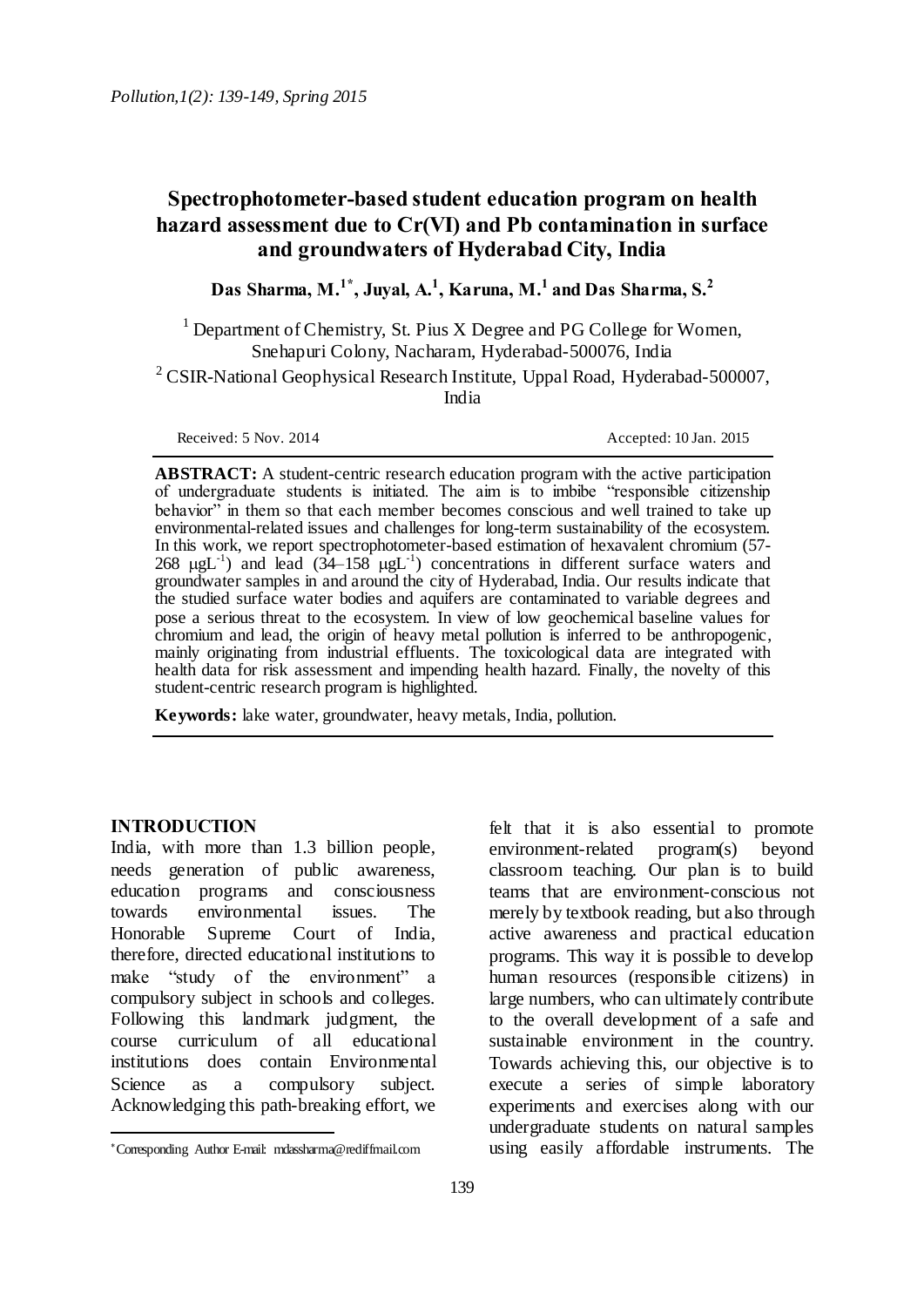overall supervision for this fresh initiative is assured by scientists from the CSIR-National Geophysical Research Institute, Hyderabad, upon our request. A team of young student<br>individuals with keen interest on individuals with keen interest on environmental chemistry/geochemistry, having either urban or rural background were, therefore, handpicked by the faculty members of our department. This team with a current strength of 15 is known as the "St. Pius UG Environment Research Group" (SPUGER Group). The ultimate goal of such an attempt is to build a trained team that can develop its own environmentally friendly project and execute it in a well-planned manner. This way it is possible to develop a huge pool of environmentally conscious and self-motivated personnel in the country.

A simple, yet interesting scientific question is attempted to be addressed as a first step. The toxicity of dissolved hexavalent chromium has become a matter of great concern in recent years (OEHHA, 2011). However, our extensive literature survey revealed that no attempt was made so far to estimate the contents of dissolved hexavalent chromium in water samples of Hyderabad City in India. In this work, therefore, we report concentration of dissolved chromium (Cr(VI)) in surface and groundwater samples collected from various locations of Hyderabad, using a spectrophotometer. Additionally, we also determine the concentration of lead in these water samples, as it is a heavy metal of major public health concern (WHO, 2011). Lead is chosen because it does not degrade and its legacy due to contamination gets imprinted as higher concentrations of lead in the environment (Davies, 1983). We then attempt to evaluate the plausible origin of these dissolved heavy metals in water samples, and discuss their significance in the light of impending health hazard, taking examples of studied clinical cases that were reported in the study area. The novelty of this

140

student research program is also highlighted herein.

### **MATERIALS & METHODS**

The city of Hyderabad, with an average elevation of 540 m a.s.l., represents a plateau region. In general, the terrain is nearly flat. However, at some places, the topography is gently undulating. The rocks of Hyderabad are characterized by both pink and grey hornblende-biotite granite, alkali feldspar granite, and hornblendebiotite granite gneiss, which are of late Archean Age. Presence of pegmatite and quartz veins and dolerite dykes are also seen that cut across the host rocks at many places (Anantha Reddy, 1983).

Water samples were collected from different surface water bodies (Fig. 1) and adjacent groundwater sources (not shown) lying within 0.5–1.0 km of the surface water bodies in the city of Hyderabad. The polypropylene bottles (1 liter) for sample collection were soaked in 5%  $HNO<sub>3</sub>$  for 24 hours followed by rinsing them a number of times with deionized water. These bottles were dried and water samples were collected in duplicate in these bottles after filtration. One of the bottles containing a filtered water sample was acidified with 5 ml  $HNO<sub>3</sub>$  to prevent the adsorption of heavy metals on to the walls of the bottles. The collected water samples were tightly sealed to avoid loss due to evaporation and then transported to the laboratory. The pH of each sample was measured (7.1–7.9) in the laboratory with the help of a precalibrated systronic pH meter (Model 335) using those samples that were not acidified. The calibration of the pH meter was done using specific buffers. Analytical grade chemicals and double distilled water were used throughout our investigations. We used a simple and low-cost analytical method for estimation of heavy metals so that the instruments can be operated by undergraduate students. The concentrations of heavy metals in terms of absorbance were recorded by Elico–164 double beam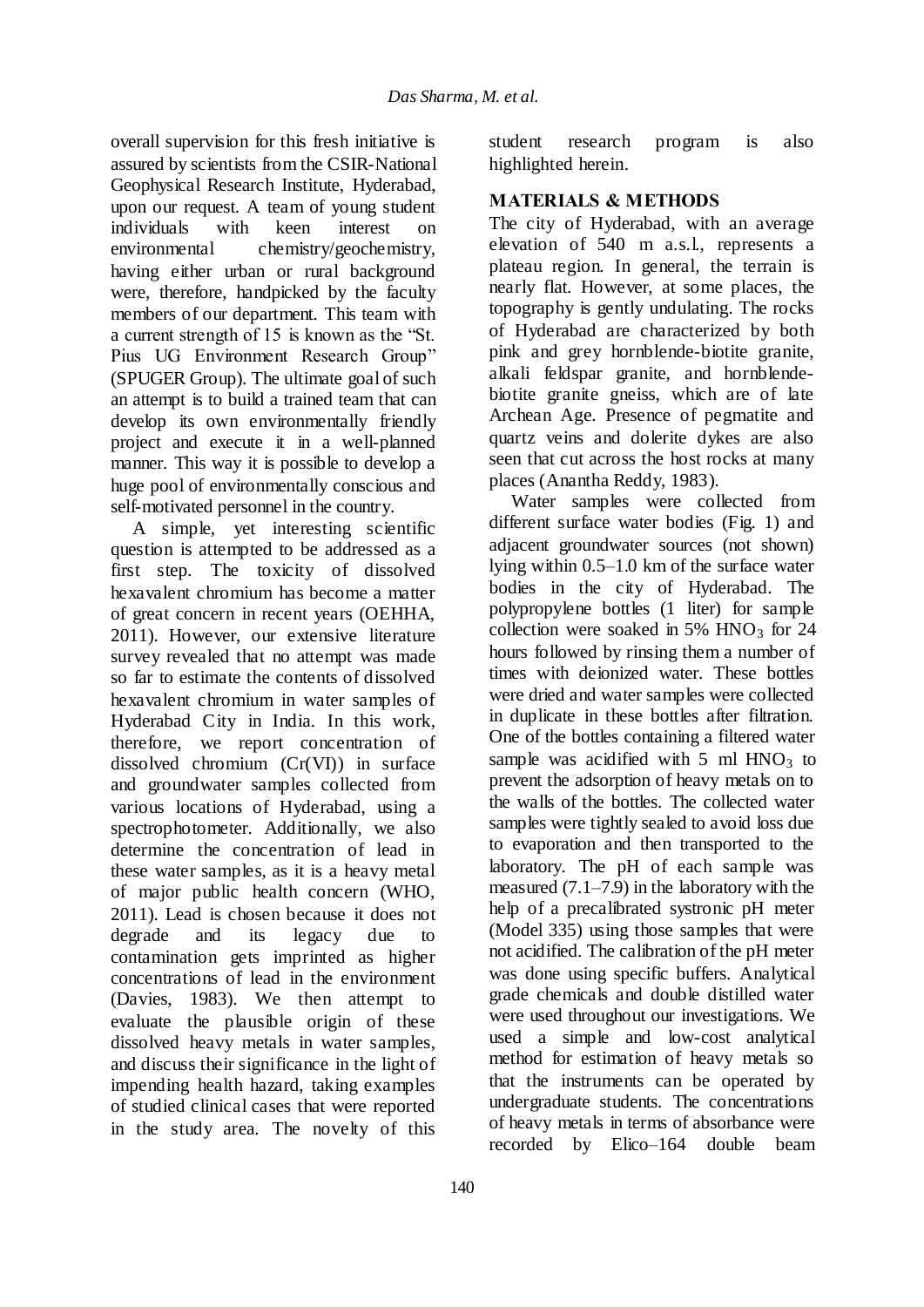spectrophotometer. In order to obtain the maximum sensitivity of the spectrophotometer, the wavelength for maximum absorbance was chosen for each calibration plot and subsequent sample analysis. The calibration curves were generated between concentration versus absorbance for Cr(VI) and lead, respectively,

which were subsequently used in the evaluation of the dissolved heavy metal concentrations in water samples collected from the various locations. These methods are essentially similar to those outlined by Nagaraj et al. (2009) for hexavalent chromium, and Shiri et al. (2011) for lead.



Fig. 1. Location map. a) Newly formed 29<sup>th</sup> state of India, Telangana. b) Latitude and longitude of Telangana State showing the location of Hyderabad City. c) Enlarged view showing existing water bodies in specified portions of Hyderabad City. Names of lakes studied are mentioned. Groundwater samples were collected within 0.5–1.0 km of the studied lakes.

A standard Cr(VI) solution of 500  $\mu$ gml<sup>-1</sup> was prepared from pure  $K_2Cr_2O_7$ . Reagent solutions such as hydroxylamine such as hydroxylamine hydrochloride  $(0.2\% \text{ w/v}),$  4,4<sup>2</sup>sulfoxylbisbenzeneamine (Dapsone, 0.2%  $w/v$ ) and N-(1- Napthyl) ethylenediamine dihydrochloride (NEDA, 0.5% w/v) were prepared by dissolving the required amount of reagents in double distilled water. To a series of  $K_2Cr_2O_7$  solution containing 0.2, 0.4, 0.6, 0.8 and 1 ml  $K_2CrO_7$  solution of strength 500  $\mu$ gml<sup>-1</sup> taken in 10 ml volumetric flasks, 2 ml hydroxylamine hydrochloride, and 2 ml Dapsone solutions were added and kept for 5 minutes for completion of reaction. The volumes were made up to the mark with double distilled water after adding 1 ml NEDA solution. The absorbance of each solution was measured at 540 nm against the corresponding reagent blank. The calibration curve was constructed

by plotting  $Cr(VI)$  in  $\mu g mI^{-1}$ against absorbance. The molar absorptivity obtained  $(3.77 \times 10^4 \text{ mol}L^{-1} \text{cm}^{-1})$  is in excellent agreement with that reported  $(3.49 \times 10^4)$ mol $L^{-1}$ cm<sup>-1</sup>) by Nagaraj et al. (2009).

Likewise for lead determination, a standard Pb<sup>2+</sup> solution of  $3 \times 10^{-6}$  M was prepared by dissolving 0.001 g lead nitrate in 1000 ml water. A sodium tetraborate buffer solution of concentration 0.05 M in 1 M sodium hydroxide was prepared and the pH was adjusted to 6 by adding a few drops of HCl solution. Alizarin yellow GG (3.23  $\times$  $10^{-3}$  M) solution was prepared by dissolving an appropriate amount in double distilled water. Pure stable cetyltrimethylammonium bromide (CTAB) solution of strength  $5 \times$  $10^{-7}$  gL<sup>-1</sup> and 0.1 M NaCl solution were prepared by dissolving the required amounts in distilled water. AR grade methanol and nhexane were used as solvents for extraction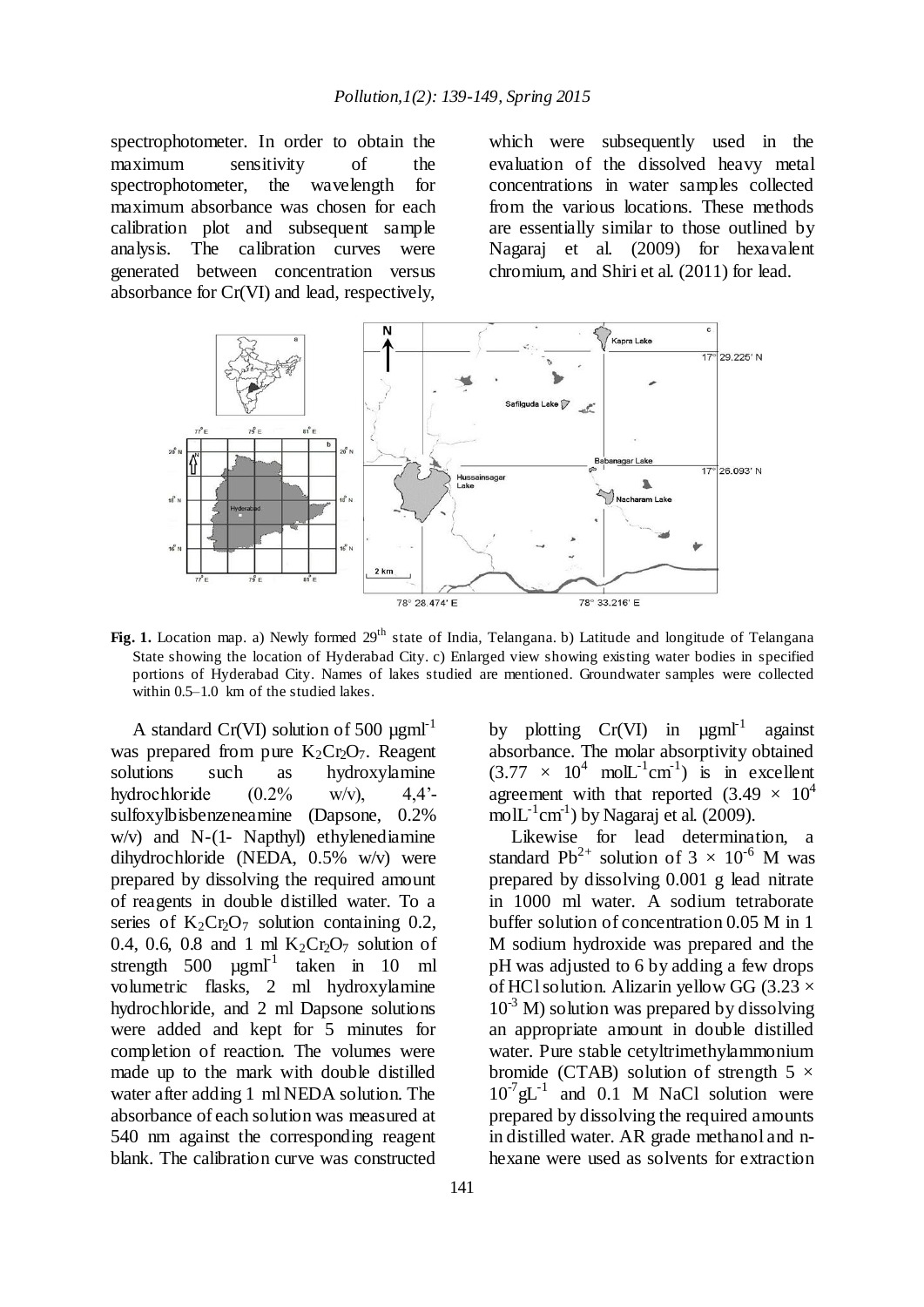of organic phases. In a 100 ml volumetric flask, the required volumes of  $Pb^{2+}$  solution and 12 ml Alizarin yellow GG solution were taken, and the pH was adjusted to 6 by adding 3 ml buffer solution. The volume was made up to 100 ml with double distilled water after adding 1 ml NaCl and 7 ml CTAB solutions. The solution was kept for 12 min for complex formation, and then transferred to a 100 ml separating funnel. The funnel was shaken vigorously and kept for 5 minutes to give a perfect floated layer in the aqueous organic interface; 3 ml methanol was added to the flask to extract the lead. The absorbance of the lead– Alizarin complex in the separated organic phase was measured at 364 nm against a reagent blank prepared in the same manner. A calibration curve of  $Pb^{2+}$  versus absorbance was plotted. The molar absorptivity  $(0.7 \times 10^6 \text{ mol}L^{-1} \text{cm}^{-1})$  is similar to that reported earlier (1.3  $\times$  10<sup>6</sup>) mol $L^{-1}$ cm<sup>-1</sup>) by Shiri et al. (2011).

The Cr(VI) content of natural water samples were measured in a similar manner as was done during calibration; 2 ml of each water sample and the other reagent solutions were taken in 10 ml standard flasks, and the absorbance of the solutions was measured directly by the spectrophotometer. Another set of measurement was also carried out by adding known amounts  $(0.1 \text{ and } 0.25 \text{ µgml}^{-1})$  $\alpha$ <sup>1</sup>) of Cr(VI), and these measurements are referred to as spiked Cr(VI). In both the cases, the concentration of Cr(VI) was estimated using the standard calibration curve. For spiked samples, the amount of spike added was subtracted. The effect of foreign ions was examined by adding a masking agent (1 ml of 5% EDTA) in the reaction mixture. The error in the absorbance was found to be less than  $\pm 1\%$ , hence, the interference was negligible.

For the analysis of lead in water samples, 12 ml Alizarin yellow GG, 3 ml buffer solution, 1 ml NaCl and 7 ml CTAB solution were taken in a 100 ml volumetric flask, and

the volume was made to 100 ml by adding water samples under investigation. The organic layer containing lead–Alizarin complex was separated, and the absorbance at 364 nm was recorded. To investigate the influence of foreign ions,  $0.1 \text{ mol} \mathbb{L}^{-1}$  cyanide ion was added as masking agent. The error in the absorbance was less than  $\pm 3\%$  and, hence, neglected. The lead contents were then estimated using the calibration curve.

# **RESULTS & DISCUSSION**

Table 1 presents the Cr(VI) and lead contents of water samples collected from various locations in Hyderabad City and its surroundings. The corresponding guideline values, recommended by WHO (2004) and BIS (1991) that are permissible/desirable for drinking water are also given. It is pertinent to mention here that the permissible value for chromium represents Cr (total) and not Cr(VI). In order to have better insight to the data that are obtained in this study, we prefer to discuss them in the backdrop of previously published dissolved Cr (total) and lead concentrations available on some of the surface water bodies as well as groundwater samples in and around the city. It is reiterated once again that we measured Cr(VI) while the previous researchers reported Cr (total).

The Cr(VI) contents of all the surface and groundwater sources studied by us range from  $57$  to  $268$  $\mu$ g $L^{-1}$  (Table 1). Satyanarayanan et al. (2007) conducted a geochemical study of groundwater samples from structurally deformed granitic terrain near Hyderabad City and obtained a low range  $(4.6-6.5 \mu gL^{-1})$  for total chromium, indicating that the natural background of chromium in groundwater of the city is low. On the other hand, the Cr(VI) contents of all our samples (both surface and groundwaters) far exceeded the range obtained by these workers. This indicates that all the analyzed water bodies and groundwater samples in their vicinity are contaminated by secondary sources. Of the various surface water bodies reported in this study, the Hussainsagar and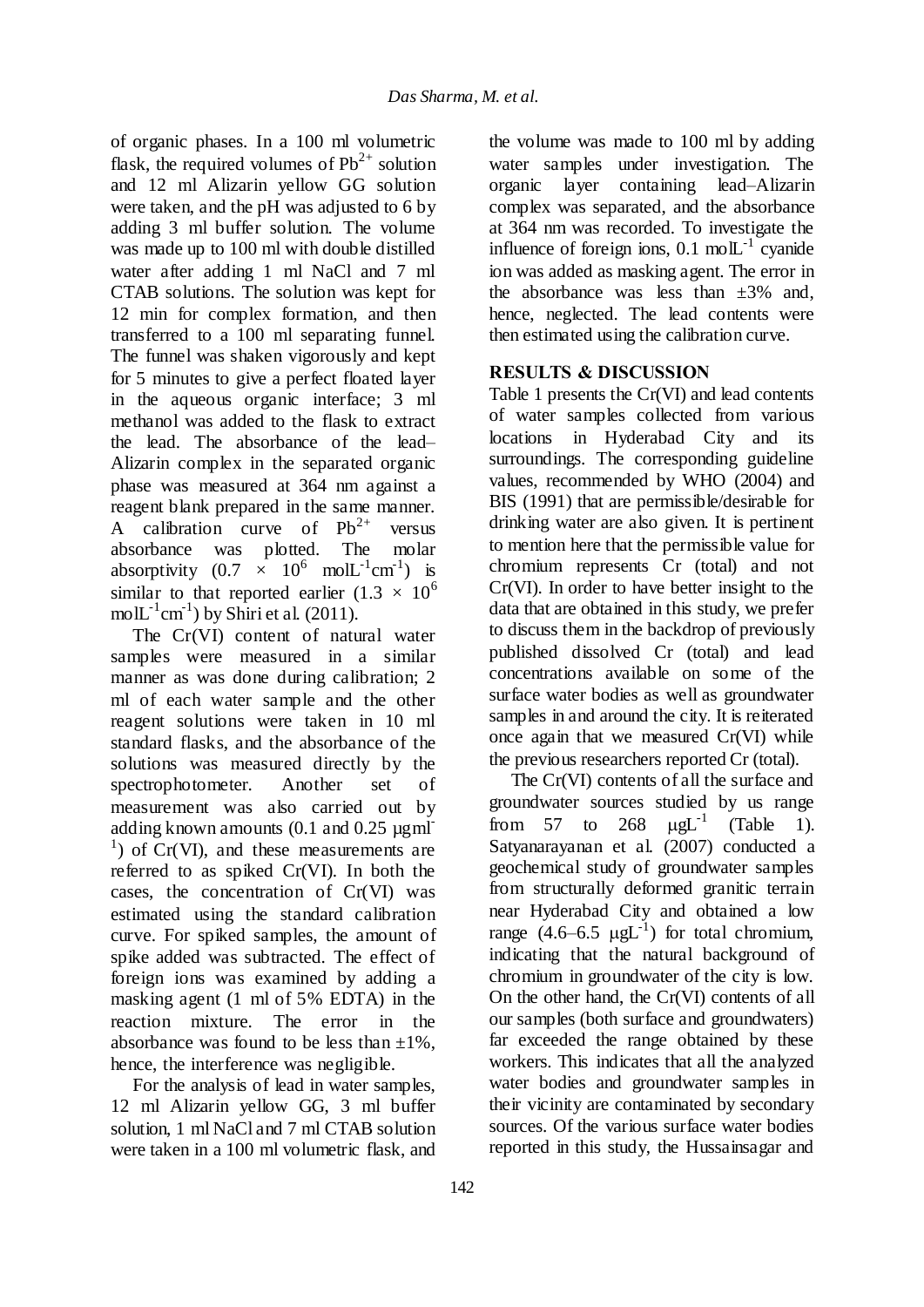the Nacharam Lakes are the two well-studied lakes. The Cr(VI) contents obtained in this study for these two water bodies are 103  $\mu g L^{-1}$  and 57  $\mu g L^{-1}$ , respectively (Table 1). The previously reported two estimates of Cr (total) for Hussainsagar Lake water show large differences (73 and 500  $\mu gL^{-1}$ ; see Table 1 and references therein). One plausible explanation for such large differences could be that there is a time gap of 25 years between the two estimates. While the low Cr (total) of 73  $\mu gL^{-1}$  was reported in 1987, the high value of  $500 \text{ µgL}^{-1}$  was documented in 2012. This may indicate progressive deterioration of the lake water over this time period. The value of 103  $\mu gL^{-1}$ for Cr(VI) obtained in the present study seems reasonable and offers credence to the measurements. The concentrations of heavy metals like Ba, Cd, Mn, Pb, Sr, V and Zn for the Nacharam Lake were reported by Govil et al. (1999). However, the chromium content was not reported by them. In a recent study, Purushotham et al. (2013) reported high and variable total chromium ranging from 11.6  $\mu g L^{-1}$  to 418.9  $\mu g L^{-1}$  in groundwater samples from a rapidly growing industrial hub near Maheshwaram area, ~30 km south of Hyderabad City. The Cr(VI) contents of all the samples analyzed in this study fall between these two extremes. Further, it is also interesting to note that the groundwater samples collected near Nacharam and Babanagar areas show significantly more Cr(VI) compared to the corresponding lake water (Table 1). The reason for such results is not clear and requires further research.

The lead contents of the studied surface water and groundwater samples range from 34 to 158  $\mu gL^{-1}$  (Table 1). The Hussainsagar Lake yielded a value of 90  $\mu g L^{-1}$ , which is close to the recently reported minimum limit of 78  $\mu$ gL<sup>-1</sup> (Table 1; Reddy et al., 2012). In fact, the lead content of water from this lake is highly variable. For example, Srikanth et al. (1993) reported lead values ranging from 38 to 62  $\mu gL^{-1}$ , whereas values ranging from

78 to 261  $\mu$ gL<sup>-1</sup> were reported by Reddy et al. (2012). In another interesting study conducted before and after idol immersion, Reddy and Vijay Kumar (2001) reported higher lead values of 350  $\mu$ gL<sup>-1</sup> and 450  $\mu$ gL<sup>-</sup> <sup>1</sup>, respectively, for this lake water. The groundwater from Nacharam area yielded lower values of 34  $\mu gL^{-1}$  compared to the water of Nacharam Lake  $(65 \mu gL^{-1})$ , indicating that the lake water is more contaminated in lead than the groundwater. In general, the high concentrations of lead in water samples obtained in this study (34–158  $\mu g L^{-1}$ ) are either comparable to or higher than those obtained by Satyanarayanan et al. (2007) for groundwater samples from a structurally deformed granitic terrain near Hyderabad (20.4–82.3  $\mu gL^{-1}$ ) away from any industry. Similar range of lead content was also reported by Purushotham et al. (2013) for groundwater samples pertaining to the industrially growing Maheshwaram watershed area  $(6.7-81.7 \text{ }\mu\text{gL}^{-1})$ . Therefore, it is difficult to understand the migration of lead in the aquifer and its subsequent enrichment.

In order to understand the relationship between the surface water bodies and groundwater in their vicinity, a cross-plot between Cr(VI) versus lead is presented as Figure 2. This diagram shows that the Cr(VI) contents of all studied water bodies are significantly high  $(50 \ \mu gL^{-1})$ . Further, surface waters from a majority of lakes, such as the Kapra, Safilguda, Babanagar and Hussainsagar, as well as groundwater samples from Babanagar and Safilguda areas (Fig. 2) have excessively high contents  $(>100 \text{ }\mu\text{gL}^{-1})$  of Cr(VI). Figure 2 also illustrates that out of the five studied lakes, the lead content in four of them is higher, having values ( $>65 \mu gL^{-1}$ ). The groundwater from Safilguda area is also high  $(90 \mu gL^{-1})$  in lead content (Fig. 2). The other water sources have moderate concentrations of lead  $(\sim 34)$  $\mu$ gL<sup>-1</sup> or more) and are within the desirable limit recommended by BIS, 1991 (Table 1).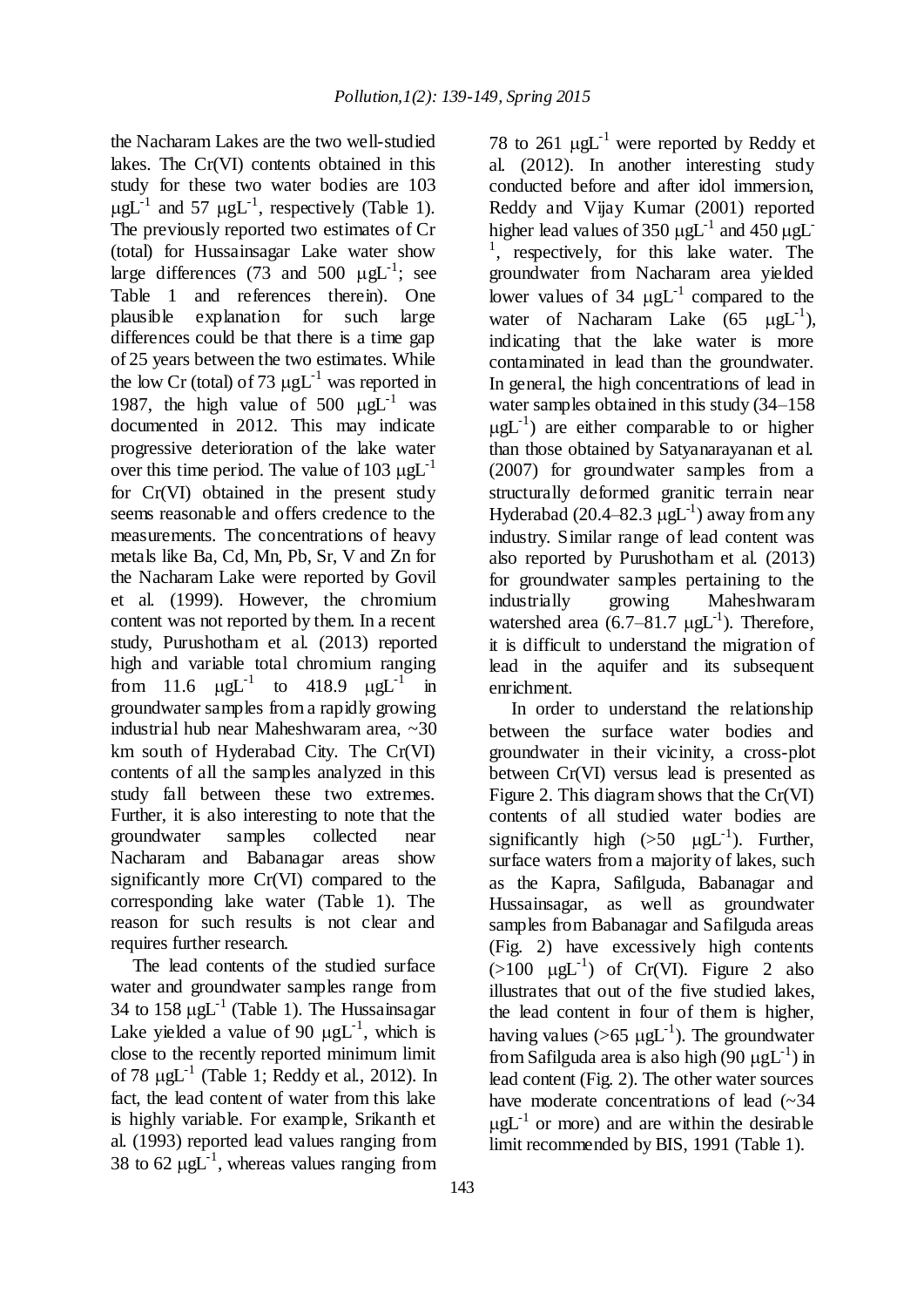|                                                |              |                |                                                 |       |                    |      |              | dissolved Cr (total) and lead contents are presented for comparison |                               |                                                        |
|------------------------------------------------|--------------|----------------|-------------------------------------------------|-------|--------------------|------|--------------|---------------------------------------------------------------------|-------------------------------|--------------------------------------------------------|
|                                                |              |                | Heavy metal content in $\mu g L^4$ (this study) |       |                    |      |              | Heavy metal content in $\mu g L^4$<br>(published work)              |                               | Reference/Guideline value/Desirable limitin $\mu g L4$ |
| <b>Source of water</b>                         |              | Cr(VI)         |                                                 |       | Ê,                 |      |              |                                                                     |                               |                                                        |
|                                                | Unspiked     |                | Spiked with Cr(VI)                              | Avg   | Unspiked<br>sample | Avg  | $Cr$ (total) | £                                                                   | $Cr$ (total)                  | <b>F</b>                                               |
|                                                | sample       | $0.1 \mu g$ /m | $0.25 \text{ kg/ml}$                            |       |                    |      |              |                                                                     |                               |                                                        |
|                                                |              |                |                                                 |       |                    |      | $93 - 105$   | $78 - 261$                                                          | Reddy et al., 2012            | Reddy et al., 2012                                     |
| HussainsagarLake                               | 105          | 100            | 105                                             | 103   | 91.8<br>87.1       | 89.5 | 723          | $38.4 - 62.5$                                                       | Seenayy a & Prahalad, 1987    | Srikanth et al., 1993                                  |
|                                                |              |                |                                                 |       |                    |      | 500          | 350 (before)<br>450 (after)<br>immersion                            | Chandra et al., 2012          | Reddy and Vijay Kumar, 2001                            |
| Groundwater within 0.2-1.0 km of Hussains agar | t,           | ÷,             | f.                                              | ÷     | f,                 | ÷    | f,           | $7 - 28$                                                            | f.                            | Srikanth et al., 1993                                  |
| Groundwater within 1.0-2.0 km of Hussainsagar  | $\mathbf{I}$ | J,             | ÷                                               | f,    | J.                 | ÷    | J.           | $1 - 9$                                                             | ÷                             | Srikanth et al., 1993                                  |
| NacharamLake                                   | $\sqrt{5}$   | S              | 55                                              | 56.7  | 62.5<br>67.5       | 65.1 | f.           | $0.9 - 5.0$                                                         | f.                            | Govil et al., 1999                                     |
| Groundwater near Nacharam Lake                 | 85           | ಕ              | 85                                              | 86.7  | 39.6               | 34.4 | ł            | 37.3 - 90.5                                                         | H                             | Govil et al., 1999                                     |
| Babanagar Lake                                 | 120          | 115            | 120                                             | 118.3 | 54.5<br>52.6       | 53.6 | ı            | H                                                                   | ı                             | ı                                                      |
| GroundwaternearBabanagarLake                   | 255          | 280            | 270                                             | 268.3 | 38.0               | 37.7 | ł            | ł                                                                   | I                             | I                                                      |
| SafilgudaLake                                  | 155          | 155            | 150                                             | 153.3 | 157<br>157         | 158  | ł.           | H                                                                   | f.                            | f.                                                     |
| Groundwater near Safilguda Lake                | 155          | 170            | 170                                             | 165.0 | 80.0<br>99.5       | 89.8 | t,           | f.                                                                  | f.                            | f.                                                     |
| KapraLake                                      | 195          | 210            | 90                                              | 198.3 | 87.7               | 86.4 | t,           | f.                                                                  | f.                            | f.                                                     |
| Groundwater near Kapra Lake                    | 75           | 85             | $\approx$                                       | 76.7  | 44.2               | 42.4 | f,           | f.                                                                  | H,                            | ÷                                                      |
| Hyderabad Groundwater (different locations)    | f,           | ł,             | ÷                                               | ÷     | ÷                  | J.   | $4.6 - 6.5$  | 20.4 - 82.3                                                         | Saty anaray anan et al., 2007 | Saty anaray anan et al., 2007                          |
| Maheshwaram Groundwater (south of Hyderabad)   | H,           | ł,             | f.                                              | ł.    | f.                 | ł.   | $11.6 - 419$ | $6.7 - 82.7$                                                        | Purushotham et al., 2013      | Purushotham et al., 2013                               |
| Guideline value in µg/l (WHO, 2004)            | J.           | ÷              | J.                                              | ÷     | f,                 | J.   | t            | f,                                                                  | $\boldsymbol{\mathcal{S}}$    | $\approx$                                              |
| Desirable limit in µg/l (BIS, 1991)            | ł            | J,             | t                                               | t,    | f,                 | f,   | f,           | t                                                                   | $\boldsymbol{S}$              | $\boldsymbol{S}$                                       |

Table 1. Cr(VI) and lead concentrations of water samples from different lakes and groundwaters in the vicinities around the city of Hy derabad. Published data of **Table 1.** Cr(VI) and lead concentrations of water samples from different lakes and groundwaters in the vicinities around the city of Hy derabad. Published data of

### *Das Sharma, M. et al .*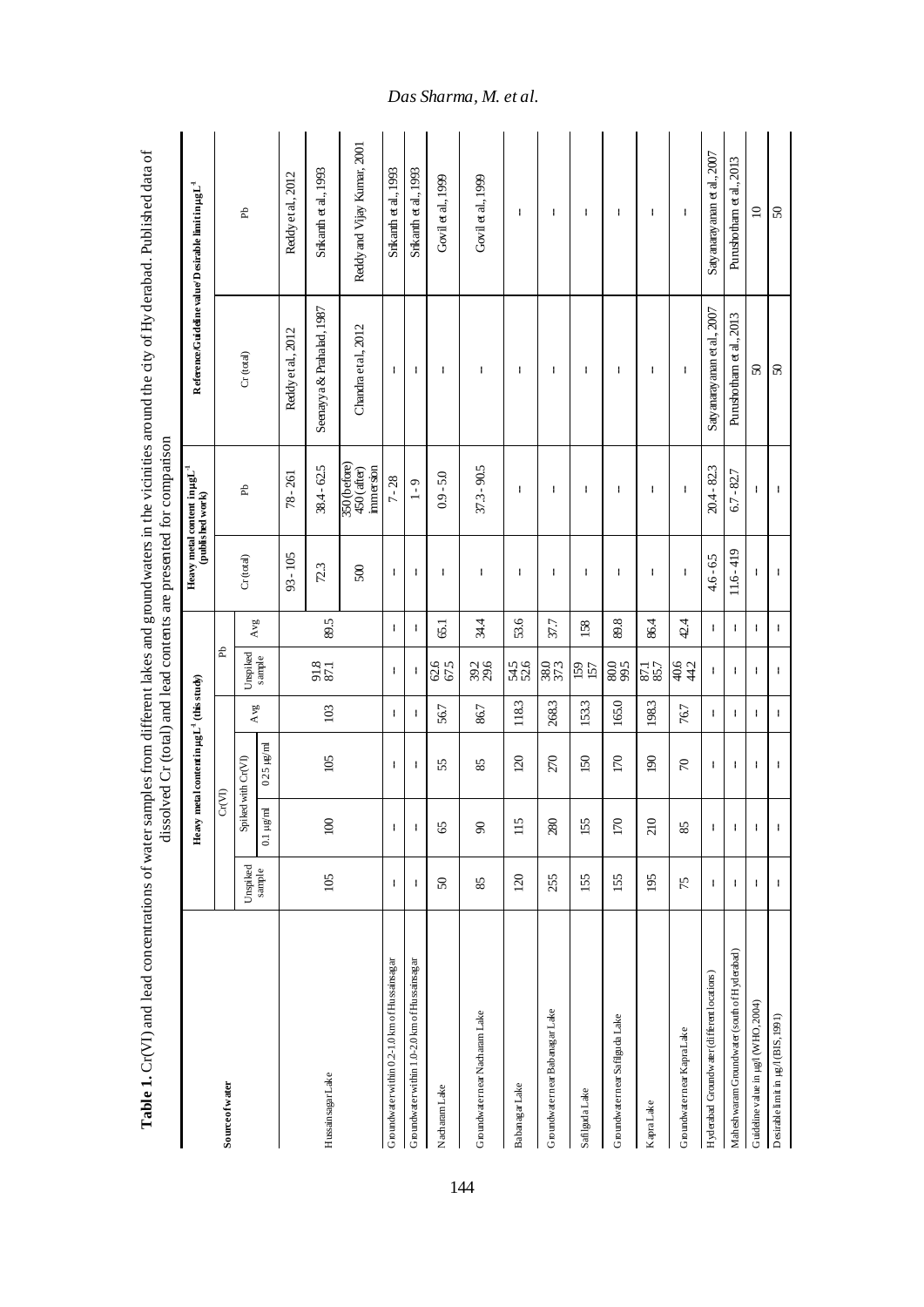

Fig. 2. Cross-plot between Cr(VI) and lead concentrations ( $\mu g L^{-1}$ ) in water samples (See text for details)

The above results of excess chromium and lead in water samples obviously raise the important question about their sources. We discuss the plausible sources in the following arguments.

Chromium-bearing minerals, if present in excess in the soil, can react with soil organic acids to produce complexes. Under such a situation, the migration of metal in the soil becomes faster and could potentially contaminate the aquifers in a region. However, except for industrial pockets, such a possibility of excess chromium in the natural soil of Hyderabad is ruled out, because the geochemical baseline mapping using top and bottom soils of Hyderabad reveals that the average background values range from 50 to 80 ppm (Govil, 2013), which is not significantly different from the average earth's crust (Taylor and McLennan, 1995). Chromium and its compounds can be discharged in surface water through various industries. While metal industries mainly discharge Cr(III), hexavalent chromium largely originates from tanning and paint industries. Cr(VI) compounds are

also used as pigments in dyes, paints, inks and plastics, besides being used as a protective coating on metal parts during electroplating with chromium. Lead is a common heavy metal that is dispersed in the environment, and the main source of this heavy metal pollution is attributed to anthropogenic activities. There are a large number of anthropogenic sources of lead. The solubility of lead compounds in water is the function of several parameters, like the pH, hardness, salinity and the presence of humic material. Lead is an element which cannot be destroyed and, therefore, in the environment, one lead compound gets transformed into another lead compound.

With the above information as the backdrop, it may be pointed out that there are several industries in and around our study area which include textile, engineering products, chemicals and pharmaceuticals, plastic and rubber, steel and other metal products, electrical machineries and lead acid batteries, communication equipments, motor vehicles, other transport equipments, paper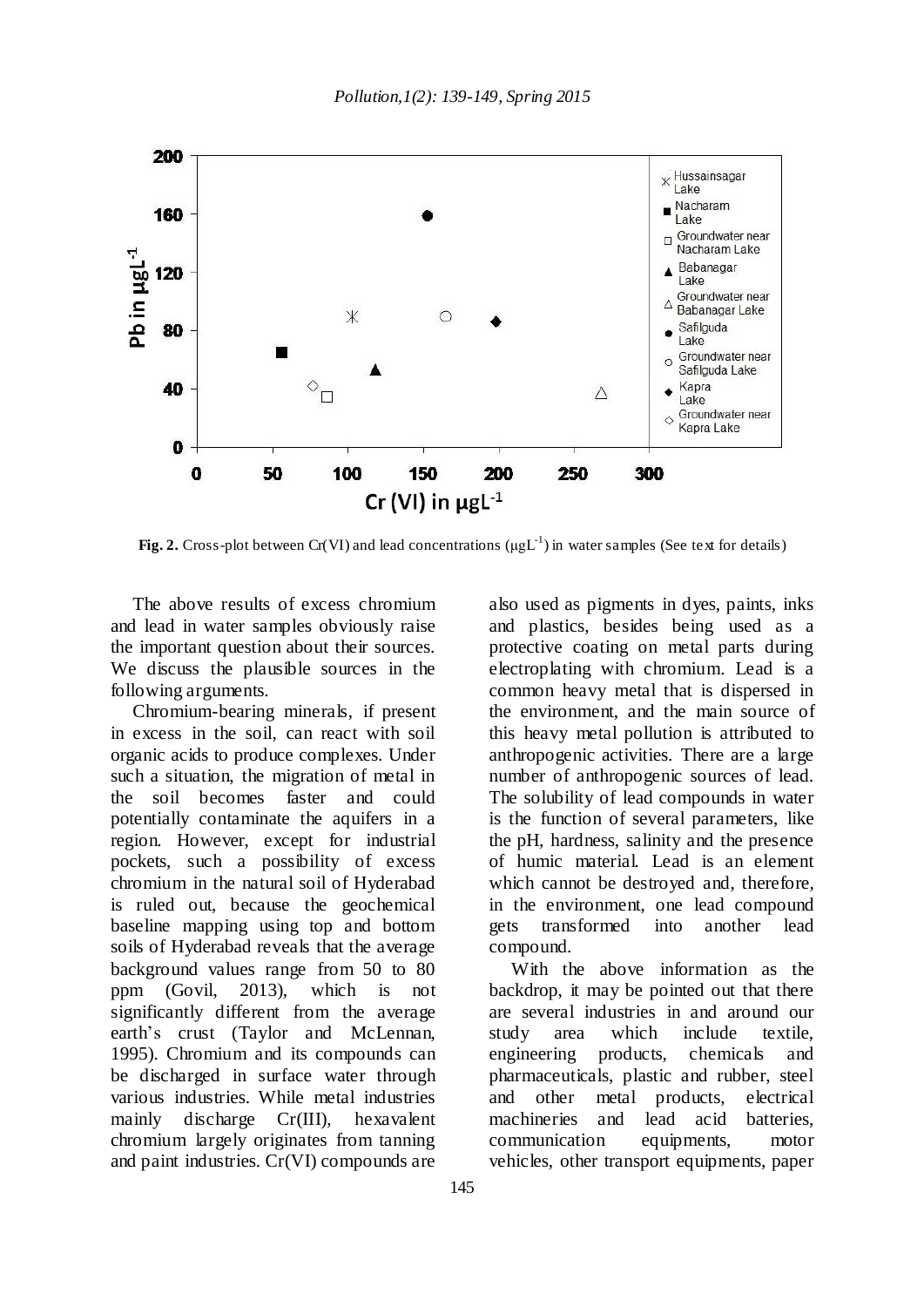and paper products, printing and paint industries, poultry, tanneries and leather products, food processing, dyeing of saris and dress materials, bangle and ceramic industries and so on (Ministry of MSME, 2014). Therefore, the high heavy metal pollution of Cr(VI) and lead in many surface water bodies and groundwater in their vicinity may be attributed to direct entry of domestic sewage and industrial effluents through various channels that flow to the lakes directly (see also Lubick, 2009). Heavy metal pollution of surface waters due to intensified industrialization and other human activities are very common, as documented in the Shur River of Iran (Karbassi et al., 2008). There could be other sources of pollution as well that include:

1. cloth, cattle and vehicle washing,

2. dumping of domestic solid wastes along the shorelines of the water bodies,

3. immersion of large numbers of colorful idols during festival seasons, and so on (e.g., see Reddy and Vijay Kumar, 2001).

The adverse effects on health due to presence of hexavalent chromium in drinking water has become an issue of growing concern in the USA only during the recent past. The final Public Health Goal for hexavalent chromium is set at 0.02  $\mu$ gL<sup>-1</sup> by the Office of Environmental Health Hazard Assessment in California (OEHHA, 2011). The values of Cr(VI) documented by us in this study for all the natural water bodies and groundwater samples of Hyderabad City are alarmingly high. So far as the lead content in water is concerned, the guideline value recommended by WHO (2004) is only 10  $\mu g L^{-1}$ , whereas the BIS (1991) sets a much higher value of 50  $\mu gL^{-1}$  as the desirable limit. Therefore, going by the BIS standard, the groundwater samples are within the desirable limit except for the Safilguda area. The majority of lakes studied in and around the city, however,

are contaminated with high contents of lead  $(50 \ \mu gL^{-1})$ . Now the important question which has not been addressed by the previous researchers so far is whether or not there is any connection between high Cr(VI) and lead contents in waters vis-avis health of the city's population. For this, the studied clinical cases that were reported in the study area assume significance. In a noteworthy study (IIHFW, 2009), the effect of industrial pollution on the citizens living in and around Hyderabad City was addressed. The outcome of this interesting study is as follows:

1. acute diseases were noted in 24.6% of the study population,

2. chronic diseases were documented in 7.6% of the population.

Acute diseases were found to occur at higher incidence to those who live close to industrial points (27.8%). Acute renal impairment (ARI), skin diseases, diarrhea and malaria constituted major acute illnesses. There are several studies which show the toxic effects of hexavalent chromium in humans. Das and Mishra (2008) documented severe skin diseases and skin ulcers among the users of chromiumcontaminated water in and around the chromite-bearing Sukinda mines of Orissa. Indigestion and diarrhea are common in the human population chronically exposed to hexavalent chromium (MiningWatch, 2012). Poisoning following dermal exposure to hexavalent chromium leading to prolonged acute renal failure is reported recently by Lin et al. (2009). Taking a cue from all these studies, and integrating the results of our study with that conducted by IIHFW (2009), we speculate that the reported skin diseases, diarrhea and ARI might be a result of  $Cr^{6+}$  ingestion.

Likewise, the adverse effects of lead on health are outlined by several researchers (e. g., Skerfving and Bergdahi, 2007). In two significant studies, it was found that

1. the lead contents in blood samples of children and industrial workers who reside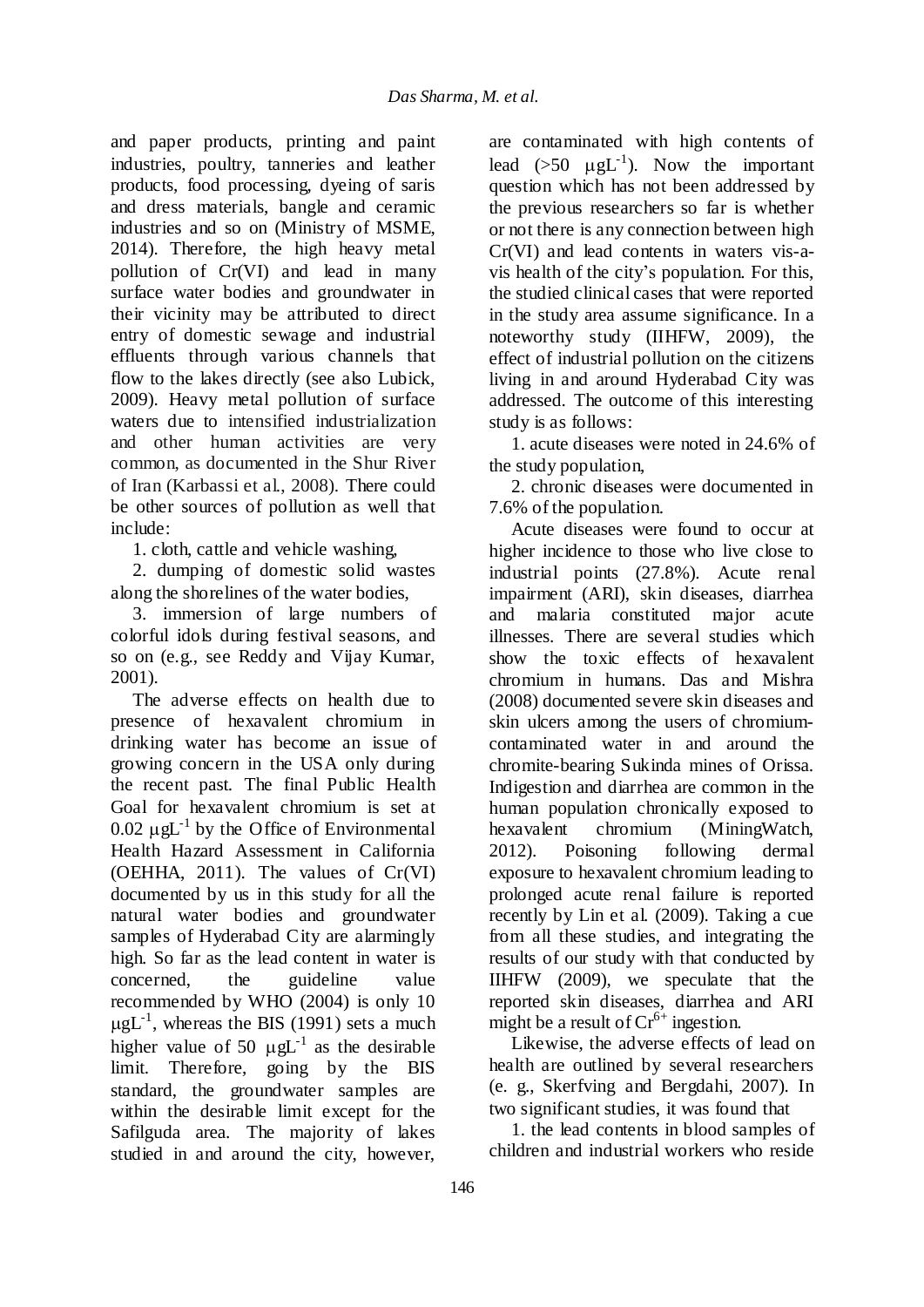close to the industries located in the twin cities of Hyderabad and Secunderabad are high (Ramoo, 2000) and

2. 51.3% of children in the city tested for lead levels  $>10 \mu g(d)^{-1}$ , which, in some cases, were as high as  $>40 \mu$ g(dl)<sup>-1</sup> (Koshie, 2002).

In another study conducted by Tripathi et al. (2000), whole blood samples of children from two highly industrialized cities, such as Mumbai (Bombay) and Hyderabad were compared for lead levels. It was found that the mean lead level of blood in children from Hyderabad was higher  $(13.3 \text{ }\mu\text{g(dl)}^{-1})$  than those from Bombay  $(8 \mu g(d))^{-1}$ ). All these results are, therefore, in good agreement with documented excess lead (up to  $\sim$ 100  $\mu$ gL<sup>-1</sup>) in water samples of Hyderabad City that are presented in this study. We therefore recommend that depending on the type of contaminants present at a specific site, water should be treated for chemical contaminations for safe use.

Finally, we wish to highlight the novelty of the student education research program that gave us a sense of satisfaction of at least partially fulfilling the societal need by way of grooming a few individual "responsible citizens" of the country. The undergraduate students of SPUGER Group availed a unique opportunity to gain handson experience in the fields of environmental research and education. It is an interdisciplinary field that uses the tools of applied and basic sciences to solve human health problems related to the environment. This program is expected to enable them to work on specific projects in future, where they will have ample opportunity to expand their knowledge and learn a variety of research techniques. The novelty of this program is that it provides a holistic education to the students and helps them become responsible citizens. Through this approach to education, we, the faculty members, could visualize that there is definite improvement in their critical

thinking, self esteem, ability to work as a team, and personal and civic responsibility. The major goal now rests with the students, where they take the acquired knowledge back to their areas/regions/villages to teach others about the impact of environmental issues on human lives, and how to make our environment free from pollution.

## **CONCLUSIONS**

To our knowledge, the present studentcentric undergraduate research study is perhaps the first of its kind in India. In this study, we have presented results pertaining to water samples of five lakes and groundwaters in their vicinities. A large number of researchers have previously conducted heavy metal analyses in waters of two major lakes, namely, the Hussainsagar and the Nacharam Lakes. Groundwater samples in the vicinity of these lakes were also analyzed by these researchers. Our study shows that while the lead concentration of the Hussainsagar Lake is well within the extreme values reported by different workers, its concentration in Nacharam Lake has increased drastically over the past one-and-half decades. The groundwater in the neighborhood of Nacharam Lake, however, is low in lead concentration and comparable with earlier study. Considering data from all sources presented in this study, it can be noted, on the whole, that the contamination of water bodies due to dissolved lead is above the permissible limit for drinking purposes, according to the guidelines set by WHO (2004). It may be noted that the above comparison is made for lead data between our study and those of previous researchers. However, a similar comparison is not possible in the case of Cr(VI), as all the previous studies reported Cr (total). It is in this respect that our research is the first of its kind, where the concentrations of hexavalent chromium is presented. The study further reveals that the concentrations of dissolved hexavalent chromium in the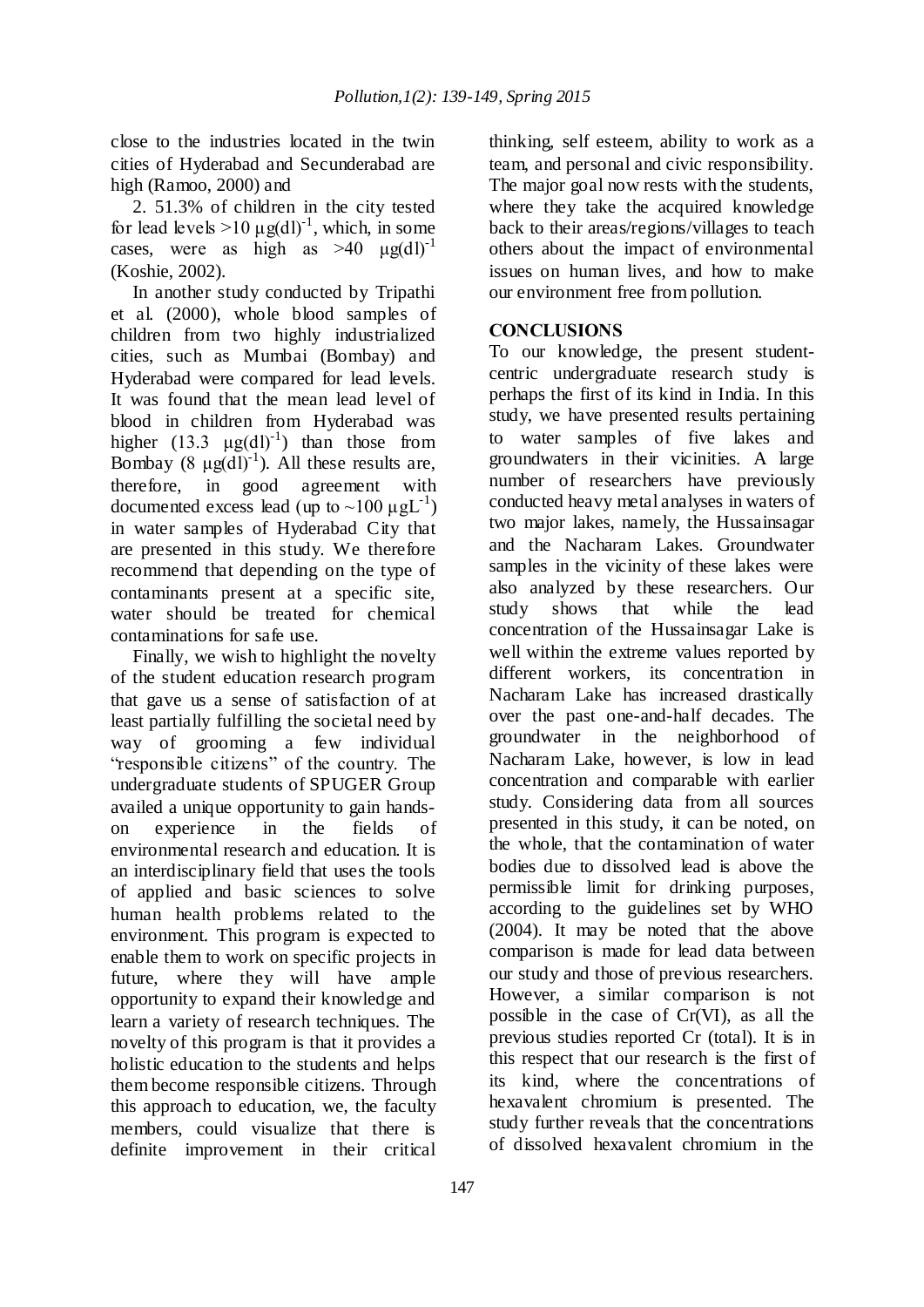analyzed samples are alarmingly high. The results on dissolved hexavalent chromium in conjunction with higher incidences of ailments, such as chronic skin diseases, diarrhea and acute renal failure amongst the city population, is perhaps indicative of  $Cr^{6+}$ ingestion. High levels of lead in all the surface and groundwater bodies of Hyderabad City when taken together with increased blood lead amongst the city population, clearly points to the fact that the lead poisoning is due to anthropogenic activities. We therefore recommend that general public awareness is mandatory to tackle such a grim situation. Obviously, the authors along with the team members of SPUGER Group will have to go a long way to do the needful.

### **ACKNOWLEDGEMENTS**

MDS, AJ and MK are thankful to the University Grants Commission, New Delhi, for financial assistance (Grant No. F.MRP-4401/12 (Link No: 4401)). The St. Pius X Degree & PG College for Women, Hyderabad, is gratefully acknowledged for providing the infrastructure facilities and spectrophotometer to carry out this research. SDS acknowledges an in-house project MLP-6509-28 (SDS) of the CSIR-National Geophysical Research Institute, Hyderabad.

#### **REFERENCES**

Anantha Reddy, N. (1983). Hydrogeological studies in the granitic terrain of Hayatnagar, Ranga Reddy District. Ph. D. Dissertation, Osmania University, Hyderabad.

BIS (1991). Drinking water—Specification, Bureau of Indian Standard IS 10500, New Delhi.

Chandra, S., Singh, A. and Tomar, P. K. (2012). Assessment of water quality values in Porur Lake Chennai, Hussainsagar Hyderabad and Vihar Lake Mumbai, India. Chem. Sci. Trans., 1(3), 508–515.

Das, A. P. and Mishra, S. (2008). Hexavalent chromium (VI): Environment pollutant and health hazard. J. Environ. Res. Dev., 2(3), 386–392.

Davies, B. E. (1983). A graphical estimation of the normal lead content of some British soils. Geoderma, 29(1), 67–75.

Govil, P. K., Reddy, G. L. N. and Rao, T. G. (1999). Environmental pollution in India: heavy metals and radiogenic elements in Nacharam Lake. J. Environ. Health, 61(1), 23–28.

Govil, P. K. (2013, August). Geochemical baseline mapping in India using top and bottom soil samples for environmental management. (Paper presented at the 23<sup>rd</sup> Annual Goldschmidt Conference, Florence, Italy).

IIHFW (2009). Environmental pollution and its effects on health in Hyderabad. Indian Institute of Health and Family Welfare, Hyderabad. Retrieved May 29, 2014, from http://iihfw.org.

Karbassi, A. N., Monavari, S. M., Nabi Bidhendi, Gh. R., Nouri, J. and Nematpour, K. (2008). Metal pollution assessment of sediment and water in the Shur River. Environ. Monit. Assess., 147(1-3), 107–116.

Koshie, N. (2002, March 05). Lab gets device to test lead level. Reported in: The Times of India, Hyderabad.

Lin, C.C., Wu, M.L., Yang, C.C., Ger, J., Tsai, W.J. and Deng, J.F. (2009). Acute severe chromium poisoning after dermal exposure to hexavalent chromium. J. Chinese Med. Assoc., 72(4), 219–221.

Lubick, N. (2009). India's drug problem. Nature, 457, 640–641.

Mining Watch (2012). Potential toxic effects of chromium, chromite mining and ferrochrome production: A literature review. MiningWatch Canada. Retrieved May 30, 2014, from www.miningwatch.ca/chromium.

Ministry of MSME (2014). Brief industrial profile of Hyderabad district; Brief industrial profile of Ranga Reddy district. Ministry of Micro, Small and Medium Enterprises, Government of India. Retrieved May 21, 2014, from http://dcmsme.gov.in/dips/.

Nagaraj, P., Aradhana, N., Shivakumar, A., Shrestha, A. K. and Gowda, A. K. (2009). Spectrophotometric method for the determination of chromium (VI) in water samples. Environ. Monit. Assess., 157(1-4), 575–582.

OEHHA (2011). Final Public Health Goal for Hexavalent Chromium -A fact sheet by the Office of Environmental Health Hazard Assessment. California Environmental Protection Agency. Retrieved May 30, 2014, from http://www.oehha.ca.gov/.

Purushotham, D., Rashid, M., Lone, M. A., Narsing Rao, A., Ahmed, S., Nagaiah, E. and Dar, F. A. (2013). Environmental impact assessment of